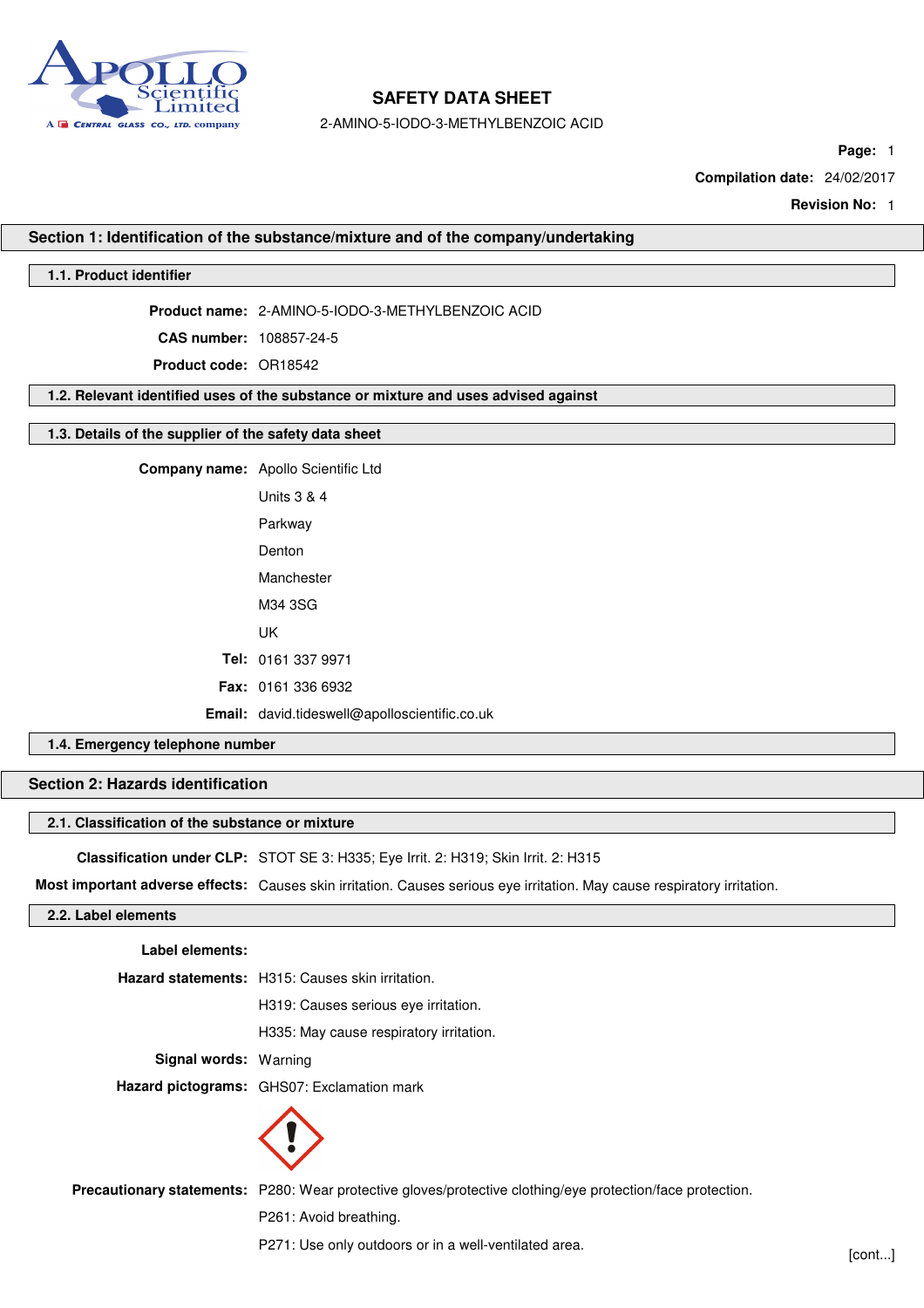#### 2-AMINO-5-IODO-3-METHYLBENZOIC ACID

### **2.3. Other hazards**

#### **PBT:** This product is not identified as a PBT/vPvB substance.

#### **Section 3: Composition/information on ingredients**

#### **3.1. Substances**

#### **Chemical identity:** 2-AMINO-5-IODO-3-METHYLBENZOIC ACID

**CAS number:** 108857-24-5

## **Section 4: First aid measures**

## **4.1. Description of first aid measures**

**Skin contact:** Remove all contaminated clothes and footwear immediately unless stuck to skin. Wash

immediately with plenty of soap and water.

**Eye contact:** Bathe the eye with running water for 15 minutes. Consult a doctor.

**Ingestion:** Wash out mouth with water. Consult a doctor.

**Inhalation:** Remove casualty from exposure ensuring one's own safety whilst doing so. Consult a doctor.

#### **4.2. Most important symptoms and effects, both acute and delayed**

**Skin contact:** There may be irritation and redness at the site of contact.

**Eye contact:** There may be irritation and redness. The eyes may water profusely.

**Ingestion:** There may be soreness and redness of the mouth and throat.

**Inhalation:** There may be irritation of the throat with a feeling of tightness in the chest. Exposure may cause coughing or wheezing.

**4.3. Indication of any immediate medical attention and special treatment needed**

#### **Section 5: Fire-fighting measures**

### **5.1. Extinguishing media**

**Extinguishing media:** Carbon dioxide, dry chemical powder, foam. Suitable extinguishing media for the

surrounding fire should be used.

#### **5.2. Special hazards arising from the substance or mixture**

**Exposure hazards:** In combustion emits toxic fumes of carbon dioxide / carbon monoxide. Nitrogen oxides (NOx). Hydrogen iodide (HI).

**5.3. Advice for fire-fighters**

**Advice for fire-fighters:** Wear self-contained breathing apparatus. Wear protective clothing to prevent contact

with skin and eyes.

### **Section 6: Accidental release measures**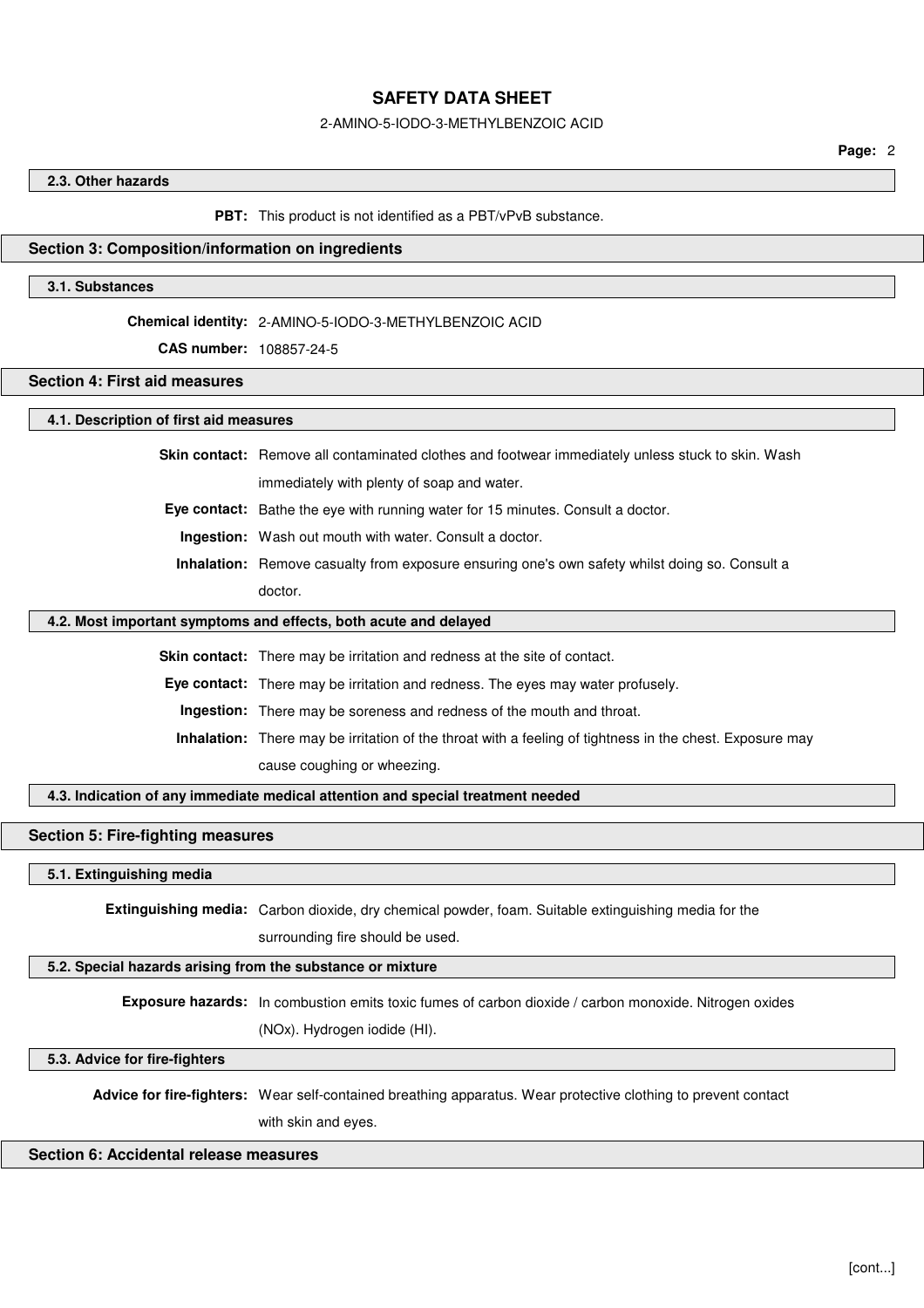### 2-AMINO-5-IODO-3-METHYLBENZOIC ACID

#### **6.1. Personal precautions, protective equipment and emergency procedures**

**Personal precautions:** Refer to section 8 of SDS for personal protection details. If outside do not approach from downwind. If outside keep bystanders upwind and away from danger point. Mark out the contaminated area with signs and prevent access to unauthorised personnel. Do not create dust.

## **6.2. Environmental precautions**

**Environmental precautions:** Do not discharge into drains or rivers.

## **6.3. Methods and material for containment and cleaning up**

**Clean-up procedures:** Transfer to a closable, labelled salvage container for disposal by an appropriate

method.

**6.4. Reference to other sections**

# **Section 7: Handling and storage**

#### **7.1. Precautions for safe handling**

**Handling requirements:** Avoid direct contact with the substance. Ensure there is sufficient ventilation of the area.

Do not handle in a confined space. Avoid the formation or spread of dust in the air. Only

use in fume hood.

### **7.2. Conditions for safe storage, including any incompatibilities**

**Storage conditions:** Store in a cool, well ventilated area. Keep container tightly closed.

**Suitable packaging:** Must only be kept in original packaging.

## **7.3. Specific end use(s)**

**Specific end use(s):** No data available.

# **Section 8: Exposure controls/personal protection**

**8.1. Control parameters**

**Workplace exposure limits:** No data available.

**DNEL/PNEC Values**

**DNEL / PNEC** No data available.

## **8.2. Exposure controls**

|                                            | <b>Engineering measures:</b> Ensure there is sufficient ventilation of the area.                                      |
|--------------------------------------------|-----------------------------------------------------------------------------------------------------------------------|
|                                            | <b>Respiratory protection:</b> Self-contained breathing apparatus must be available in case of emergency. Respiratory |
|                                            | protective device with particle filter.                                                                               |
| <b>Hand protection:</b> Protective gloves. |                                                                                                                       |
|                                            | <b>Eye protection:</b> Safety glasses. Ensure eye bath is to hand.                                                    |
|                                            | <b>Skin protection:</b> Protective clothing.                                                                          |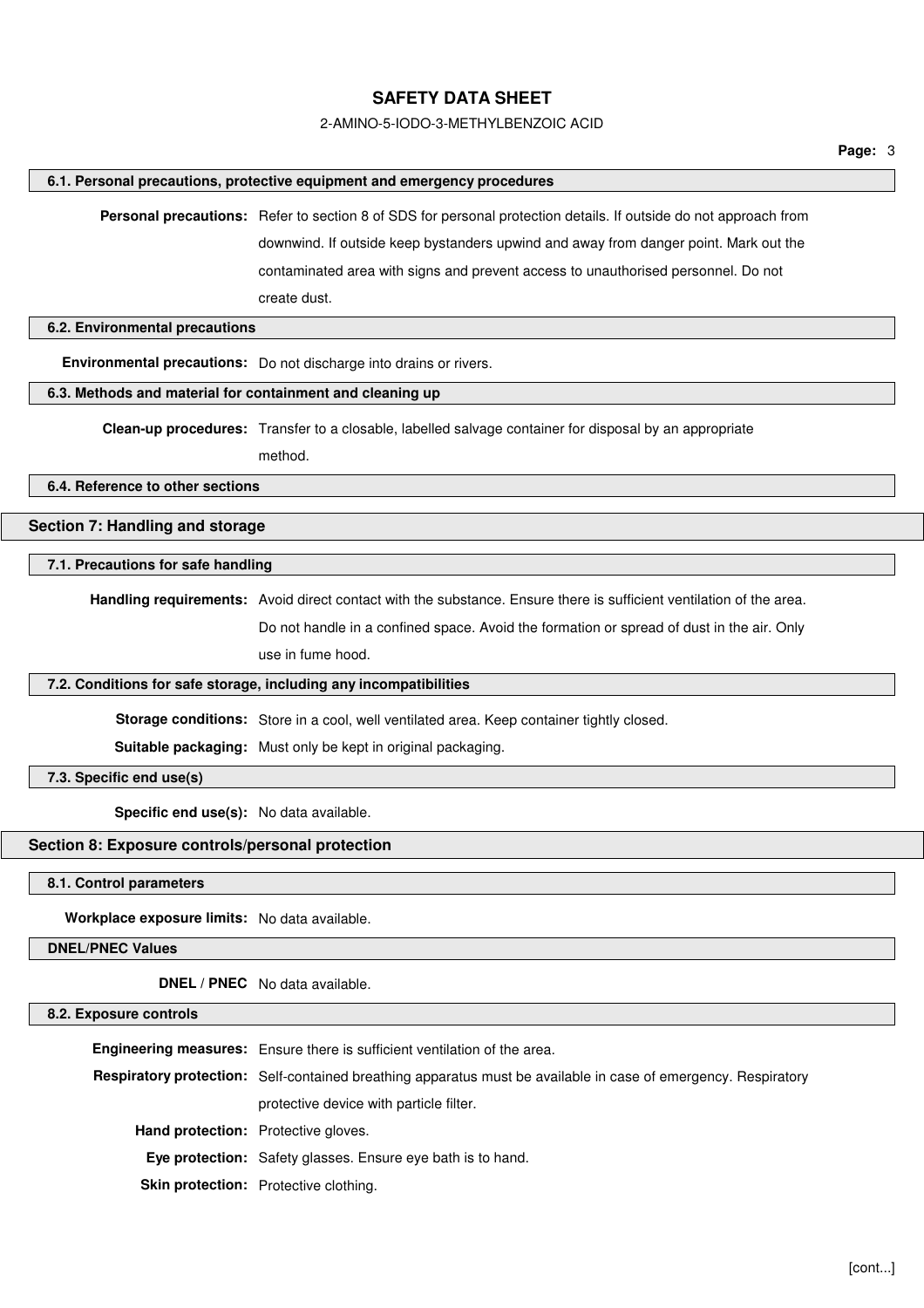#### 2-AMINO-5-IODO-3-METHYLBENZOIC ACID

**Page:** 4

#### **Section 9: Physical and chemical properties**

| 9.1. Information on basic physical and chemical properties |                                           |                                                 |                                  |
|------------------------------------------------------------|-------------------------------------------|-------------------------------------------------|----------------------------------|
| <b>State: Solid</b>                                        |                                           |                                                 |                                  |
| <b>Colour: Beige</b>                                       |                                           |                                                 |                                  |
| Evaporation rate: No data available.                       |                                           |                                                 |                                  |
|                                                            | <b>Oxidising:</b> No data available.      |                                                 |                                  |
| <b>Solubility in water:</b> No data available.             |                                           |                                                 |                                  |
|                                                            | Viscosity: No data available.             |                                                 |                                  |
| <b>Boiling point/range °C:</b> No data available.          |                                           | Melting point/range °C: No data available.      |                                  |
| <b>Flammability limits %: lower:</b> No data available.    |                                           |                                                 | <b>upper:</b> No data available. |
|                                                            | <b>Flash point °C:</b> No data available. | Part.coeff. n-octanol/water: No data available. |                                  |
| <b>Autoflammability °C:</b> No data available.             |                                           | Vapour pressure: No data available.             |                                  |
|                                                            | Relative density: No data available.      |                                                 | <b>pH:</b> No data available.    |
|                                                            | <b>VOC g/l:</b> No data available.        |                                                 |                                  |

**9.2. Other information**

**Other information:** No data available.

# **Section 10: Stability and reactivity**

**10.1. Reactivity**

**Reactivity:** Stable under recommended transport or storage conditions.

**10.2. Chemical stability**

**Chemical stability:** Stable under normal conditions.

## **10.3. Possibility of hazardous reactions**

**Hazardous reactions:** Hazardous reactions will not occur under normal transport or storage conditions.

## **10.4. Conditions to avoid**

**Conditions to avoid:** Heat.

**10.5. Incompatible materials**

**Materials to avoid:** Strong oxidising agents. Strong acids.

**10.6. Hazardous decomposition products**

**Haz. decomp. products:** In combustion emits toxic fumes of carbon dioxide / carbon monoxide. Nitrogen oxides

(NOx). Hydrogen iodide (HI).

## **Section 11: Toxicological information**

**11.1. Information on toxicological effects**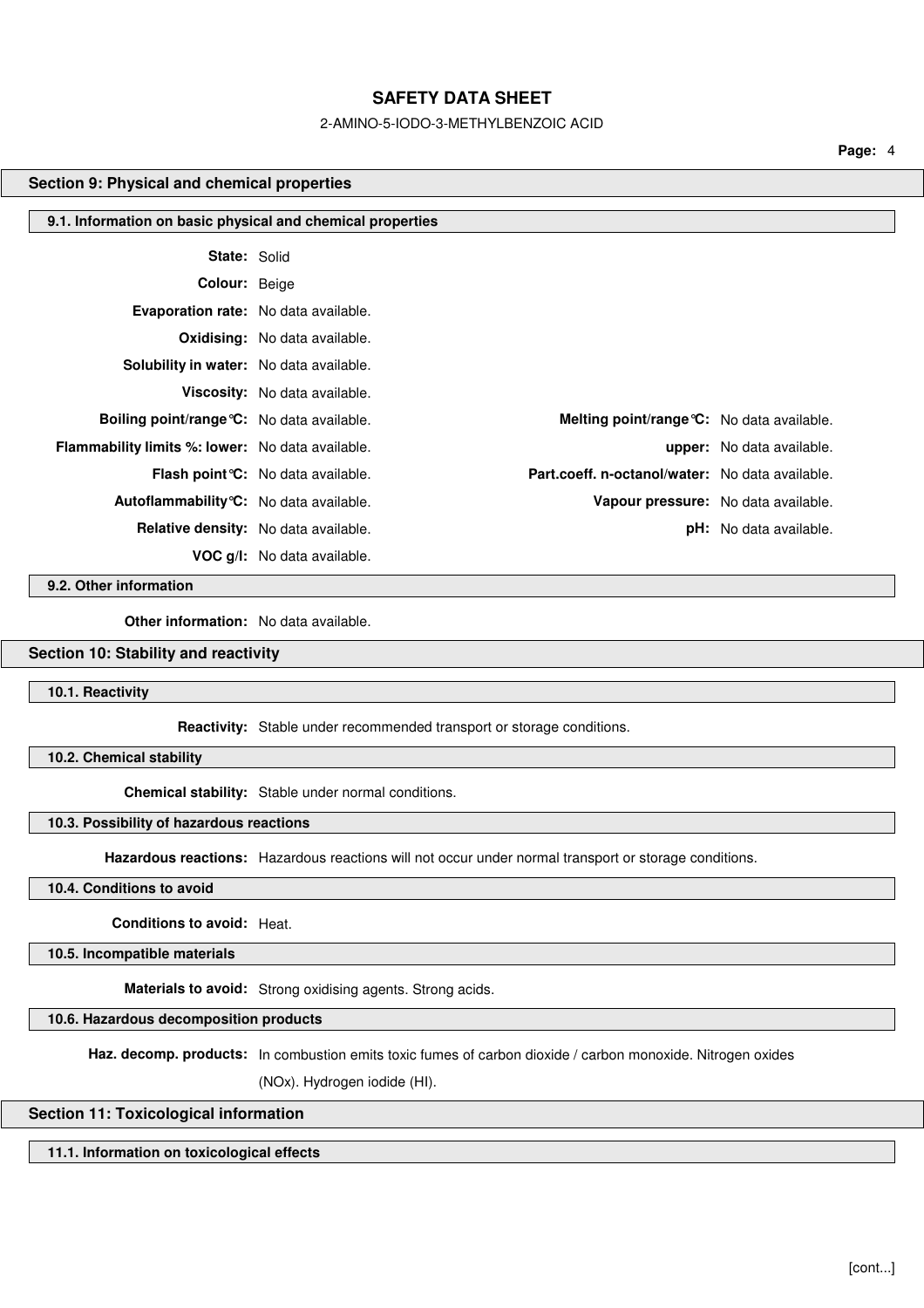### 2-AMINO-5-IODO-3-METHYLBENZOIC ACID

#### **Relevant hazards for product:**

| Hazard                        | Route | Basis                 |
|-------------------------------|-------|-----------------------|
| Skin corrosion/irritation     | DRM   | Hazardous: calculated |
| Serious eye damage/irritation | OPT   | Hazardous: calculated |
| STOT-single exposure          | INH   | Hazardous: calculated |

#### **Symptoms / routes of exposure**

**Skin contact:** There may be irritation and redness at the site of contact.

**Eye contact:** There may be irritation and redness. The eyes may water profusely.

**Ingestion:** There may be soreness and redness of the mouth and throat.

**Inhalation:** There may be irritation of the throat with a feeling of tightness in the chest. Exposure may

cause coughing or wheezing.

## **Section 12: Ecological information**

**12.1. Toxicity**

**Ecotoxicity values:** No data available.

**12.2. Persistence and degradability**

**Persistence and degradability:** No data available.

**12.3. Bioaccumulative potential**

**Bioaccumulative potential:** No data available.

**12.4. Mobility in soil**

**Mobility:** No data available.

## **12.5. Results of PBT and vPvB assessment**

**PBT identification:** This product is not identified as a PBT/vPvB substance.

**12.6. Other adverse effects**

**Other adverse effects:** No data available.

**Section 13: Disposal considerations**

**13.1. Waste treatment methods**

| <b>Disposal operations:</b> Transfer to a suitable container and arrange for collection by specialised disposal     |  |
|---------------------------------------------------------------------------------------------------------------------|--|
| company. MATERIAL SHOULD BE DISPOSED OF IN ACCORDANCE WITH LOCAL,                                                   |  |
| STATE AND FEDERAL REGULATIONS                                                                                       |  |
| <b>Disposal of packaging:</b> Dispose of as special waste in compliance with local and national regulations Observe |  |
| all federal, state and local environmental regulations.                                                             |  |
| <b>NB:</b> The user's attention is drawn to the possible existence of regional or national                          |  |
| regulations regarding disposal.                                                                                     |  |